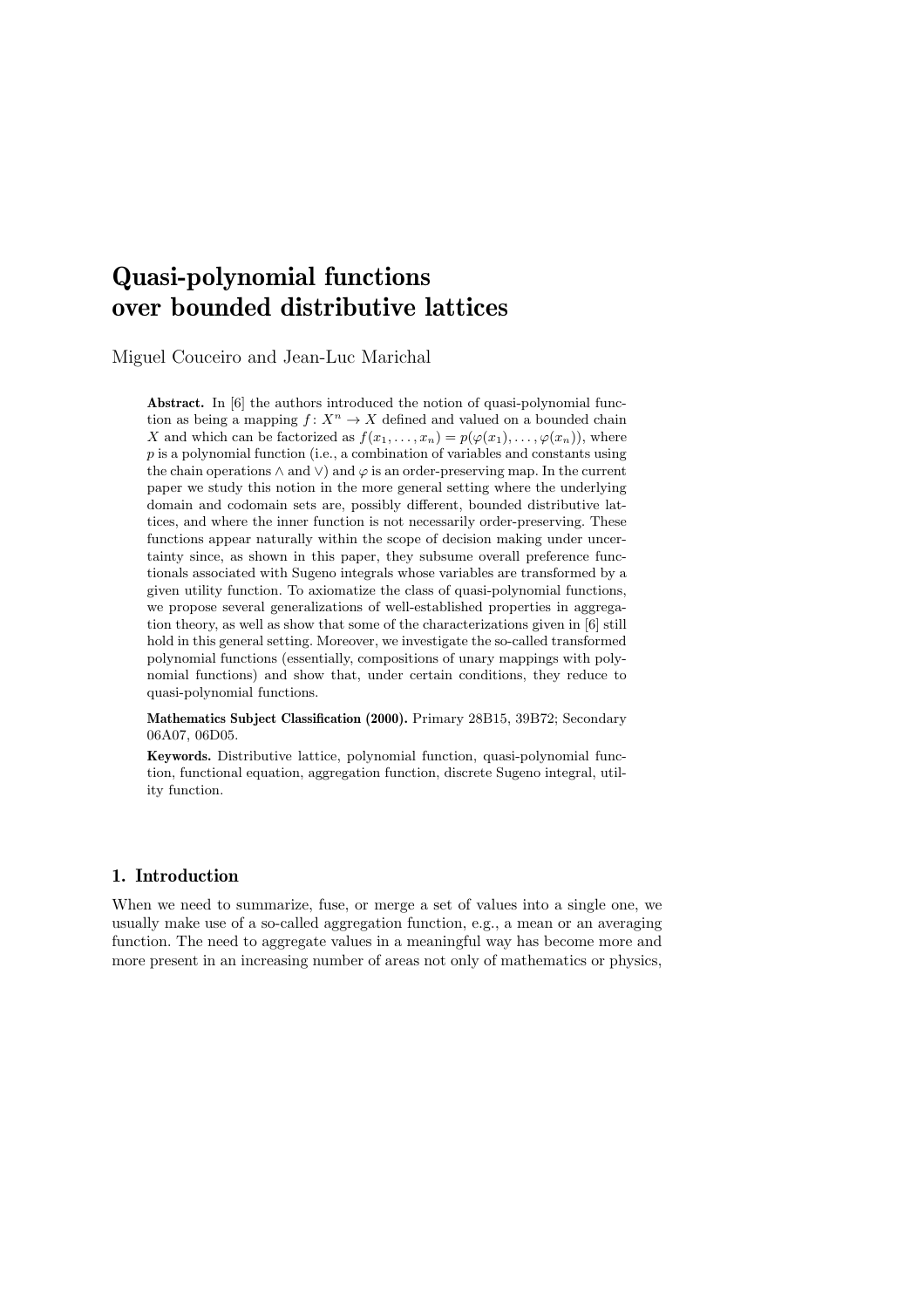but especially in applied fields such as engineering, computer science, and economical and social sciences. Various aggregation functions have been proposed in the literature, thus giving rise to the growing theory of aggregation which proposes, analyzes, and characterizes aggregation function classes. For recent references, see Beliakov et al. [2] and Grabisch et al. [13].

Among noteworthy aggregation functions is the (discrete) Sugeno integral, which was introduced by Sugeno [20, 21] as a way to compute the average of a function with respect to a nonadditive measure. Since its introduction, the Sugeno integral has been thoroughly investigated and is now considered as one of the most relevant aggregation functions in the qualitative setting of ordinal information (e.g., when the values to be aggregated are simply defined on a chain without further structure). For general background, see also the edited book [14].

As it was observed in [16], Sugeno integrals can be regarded as certain (lattice) polynomial functions, that is, functions which can be obtained as combinations of variables and constants using the lattice operations ∧ and ∨. More precisely, given a bounded chain X, the Sugeno integrals are exactly those polynomial functions  $f: X^n \to X$  which are idempotent, that is, satisfying  $f(x, \ldots, x) = x$ . This convenient description made it possible to naturally extend the definition of the Sugeno integrals to the case when  $X$  is a bounded distributive lattice (see [17]) and to derive several axiomatizations of this class (as idempotent polynomial functions); see [7, 9].

In many applications, the values to be aggregated are first to be transformed by an order-preserving unary function  $\varphi: X \to Y$  so that the transformed values (which are usually real numbers) can be aggregated in a meaningful way by a function  $g: Y^n \to Y$ . The resulting composed function  $f: X^n \to Y$  is then defined as  $f = g \circ \varphi$ , that is,

$$
f(x_1, \ldots, x_n) = g(\varphi(x_1), \ldots, \varphi(x_n)).
$$
\n<sup>(1)</sup>

Such an aggregation model is used for instance in decision under uncertainty, where  $\varphi$  is called a utility function and f an overall preference functional. It is also used in multi-criteria decision making where the criteria are commensurate (i.e., expressed in a common scale). For a recent reference, see the edited book [3].

This aggregation model has also been investigated in a purely ordinal decision setting, where X and Y are bounded chains and  $g: Y^n \to Y$  is a Sugeno integral or a polynomial function; see for instance [10, 11]. In the special case when  $X =$ Y, the corresponding compositions (1), which we call quasi-polynomial functions, were recently investigated and characterized by the authors as solutions of certain functional equations and in terms of necessary and sufficient conditions which have natural interpretations in decision making and aggregation theory; see [6].

In this paper, after recalling the basic concepts in lattice theory as well as few well-known results concerning polynomial functions (Sections 2 and 3), we investigate the quasi-polynomial functions when considered in the more general setting where the underlying domain and codomain sets are, possibly different,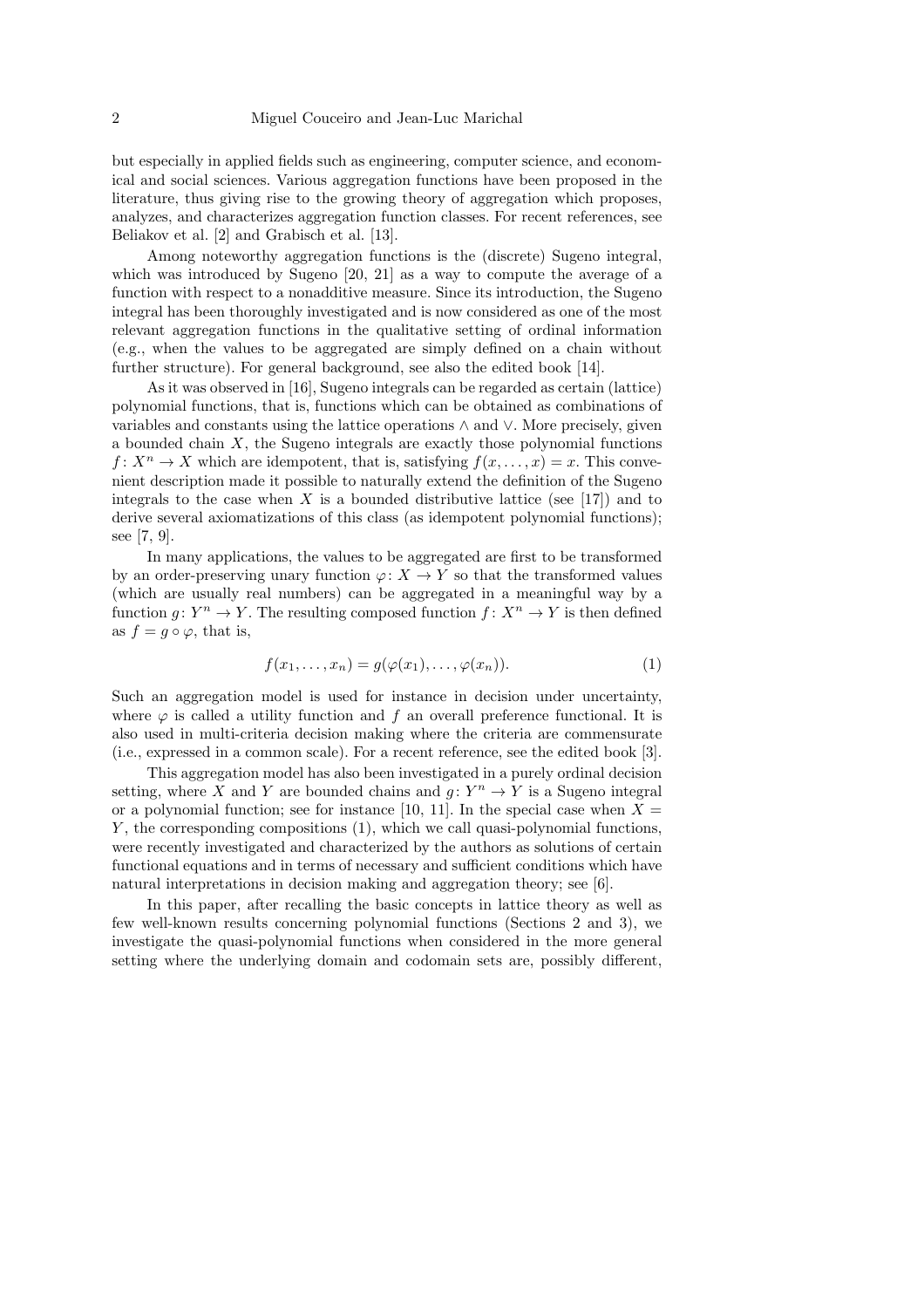bounded distributive lattices, and where the inner unary functions are not necessarily order-preserving. Moreover, we show that some axiomatizations of the class of quasi-polynomial functions given in [6] still hold in this more general setting and, under certain assumptions, we propose further characterizations of this class by necessary and sufficient conditions given in terms of generalizations of well-established properties in aggregation theory. These results also lead to new characterizations of the class of polynomial functions (Section 4). Finally, we introduce the concept of transformed polynomial function and show that, under certain conditions, this notion is subsumed by that of quasi-polynomial function (Section 5).

## 2. Basic notions and terminology

Throughout this paper, let  $X$  be an arbitrary bounded distributive lattice with lattice operations ∧ and ∨, and with least and greatest elements  $0<sub>X</sub>$  and  $1<sub>X</sub>$ , respectively, where the subscripts may be omitted when the underlying lattice is clear from the context. A *chain* is simply a lattice X such that, for every  $a, b \in X$ , we have  $a \leq b$  or  $b \leq a$ . A subset S of a lattice X is said to be *convex* if, for every  $a, b \in S$  and every  $c \in X$  such that  $a \leqslant c \leqslant b$ , we have  $c \in S$ . For any subset  $S \subseteq X$ , we denote by  $\overline{S}$  the convex hull of S, that is, the smallest convex subset of X containing S. For any integer  $n \geq 1$ , we set  $[n] = \{1, \ldots, n\}$ .

The Cartesian product  $X<sup>n</sup>$  can be as well regarded as a bounded distributive lattice by defining ∧ and ∨ componentwise, i.e.,

$$
(a_1,\ldots,a_n) \wedge (b_1,\ldots,b_n) = (a_1 \wedge b_1,\ldots,a_n \wedge b_n),
$$
  

$$
(a_1,\ldots,a_n) \vee (b_1,\ldots,b_n) = (a_1 \vee b_1,\ldots,a_n \vee b_n).
$$

We denote the elements of X by lower case letters  $a, b, c, \ldots$ , and the elements of  $X^n$  by bold face letters  $\mathbf{a}, \mathbf{b}, \mathbf{c}, \ldots$ . We also use 0 and 1 to denote the least element and the greatest element, respectively, of  $X<sup>n</sup>$  and we denote by **e** any n-tuple whose components are either 0 or 1, regardless of the underlying lattice. For  $k \in [n], c \in X$ , and  $\mathbf{x} \in X^n$ , we use  $\mathbf{x}_k^c$  to denote the *n*-tuple whose *i*th component is c, if  $i = k$ , and  $x_i$ , otherwise. We also let  $\mathbf{x} \wedge c = (x_1 \wedge c, \dots, x_n \wedge c)$ and  $\mathbf{x} \vee c = (x_1 \vee c, \dots, x_n \vee c)$ , and denote by  $[\mathbf{x}]_c$  (resp.  $[\mathbf{x}]^c$ ) the *n*-tuple whose ith component is 0 (resp. 1), if  $x_i \leq c$  (resp.  $x_i \geq c$ ), and  $x_i$ , otherwise.

Let Y be an arbitrary bounded distributive lattice, possibly different from X. A mapping  $\varphi: X \to Y$  is said to be a *lattice homomorphism* if it preserves the lattice operations, i.e.,

$$
\varphi(a \wedge_X b) = \varphi(a) \wedge_Y \varphi(b) \quad \text{and} \quad \varphi(a \vee_X b) = \varphi(a) \vee_Y \varphi(b).
$$

With no danger of ambiguity, we omit the subscripts  $X$  and  $Y$ . For further background on lattice theory, see, e.g., [5, 15, 19].

The range of a function  $f: X^n \to Y$  is defined by  $\mathcal{R}_f = \{f(\mathbf{x}) : \mathbf{x} \in X^n\}.$ The diagonal section of f is the unary function  $\delta_f : X \to Y$  defined by  $\delta_f(x) =$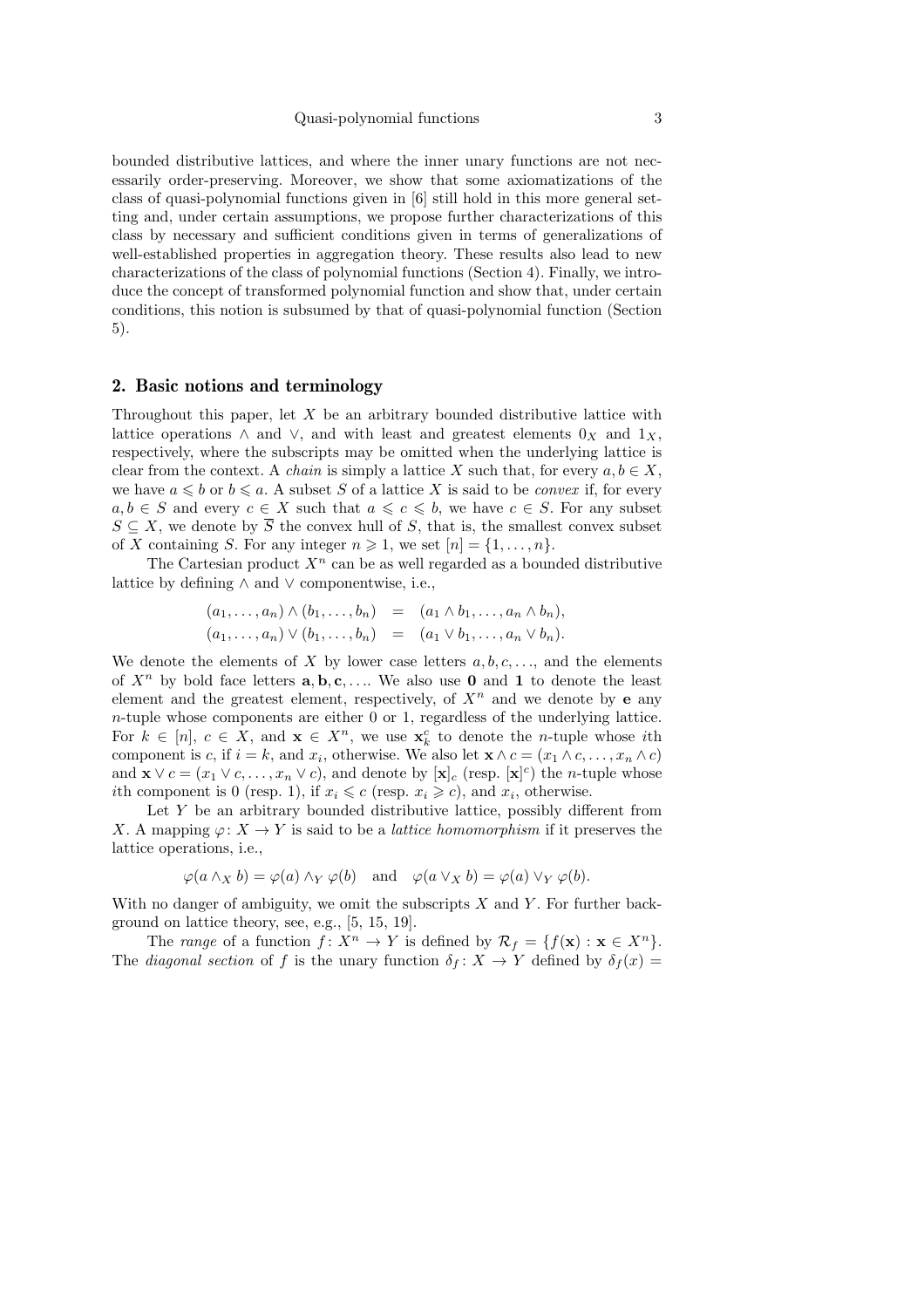$f(x, \ldots, x)$ . A function  $f: X^n \to Y$  is said to be order-preserving (resp. order*reversing*) if, for every  $\mathbf{a}, \mathbf{b} \in X^n$  such that  $\mathbf{a} \leq \mathbf{b}$ , we have  $f(\mathbf{a}) \leq f(\mathbf{b})$  (resp.  $f(\mathbf{a}) \geq f(\mathbf{b})$ . By a monotone function we simply mean an order-preserving or order-reversing function. As a typical example, we have the ternary median function med:  $X^3 \to X$  which is given by

$$
med(x_1, x_2, x_3) = (x_1 \wedge x_2) \vee (x_2 \wedge x_3) \vee (x_3 \wedge x_1).
$$

For any integer  $m \geq 1$ , any vector  $\mathbf{x} \in X^m$ , and any function  $f: X^n \to X$ , we define  $\langle x \rangle_f \in X^m$  as the m-tuple  $\langle x \rangle_f = \text{med}(f(0), x, f(1))$ , where the right-hand side median is taken componentwise. We then clearly have

$$
\langle \mathbf{x} \rangle_f = \langle \mathbf{x} \rangle_{\delta_f}.\tag{2}
$$

For  $\varphi: X \to Y$  and  $\mathbf{x} \in X^n$ , we set  $\varphi(\mathbf{x}) = (\varphi(x_1), \ldots, \varphi(x_n)).$ 

Given a function  $f: X^n \to Y$ , we define the function  $\hat{f}: \{0,1\}^n \to Y$  as

$$
\hat{f}(\mathbf{e}) = \bigvee_{\substack{e'_i \in \{0,1\} \\ i \in [n] : e_i = 1}} \bigwedge_{\substack{e'_i \in \{0,1\} \\ i \in [n] : e_i = 0}} f(\mathbf{e}'), \qquad \mathbf{e} \in \{0,1\}^n.
$$
\n(3)

Note that, for each fixed  $e \in \{0,1\}^n$ , from among the 2n operations  $\vee$  and  $\wedge$  only n are considered in (3), for if  $e_i = 0$  (resp.  $e_i = 1$ ) then the corresponding  $\vee e_i \in \{0,1\}$ (resp.  $\wedge_{e'_i \in \{0,1\}}$ ) is ignored and only  $\wedge_{e'_i \in \{0,1\}}$  (resp.  $\vee_{e'_i \in \{0,1\}}$ ) is considered. In particular, we have that

$$
\hat{f}(\mathbf{0}) = \bigwedge_{\mathbf{e}' \in \{0,1\}^n} f(\mathbf{e}') \quad \text{and} \quad \hat{f}(\mathbf{1}) = \bigvee_{\mathbf{e}' \in \{0,1\}^n} f(\mathbf{e}').
$$

For instance, if  $n = 2$ , we have

$$
\hat{f}(0,1) = (f(0,0) \land f(1,0)) \lor (f(0,1) \land f(1,1)). \tag{4}
$$

If f is order-preserving then  $\hat{f} = f|_{\{0,1\}^n}$ . However, note that  $\hat{f}$  is always orderpreserving.

Remark 1. Note that there are  $(2n)!$  ways of rearranging the  $\vee$  and  $\wedge$  in expression (3) and thus  $(2n)!$  ways of constructing such an order-preserving function from a given  $f: X^n \to Y$ , each of which producing a possibly different order-preserving function. For instance, let  $f: \{0,1\}^2 \to \{0,1\}$  be the Boolean addition, i.e., addition modulo 2. Then, as defined in (3),  $\hat{f}$  is the binary conjunction ∧. On the other hand, if  $\hat{f}$  had been defined as

$$
\hat{f}(\mathbf{e}) = \bigwedge_{\substack{e'_i \in \{0,1\} \\ i \in [n]: e_i = 0}} \bigvee_{\substack{e'_i \in \{0,1\} \\ i \in [n]: e_i = 1}} f(\mathbf{e}'), \qquad \mathbf{e} \in \{0,1\}^n,
$$
\n(5)

then  $\hat{f}$  would have been the binary disjunction  $\vee$ . To avoid such ambiguities, we only refer to  $\hat{f}$  as given in (3).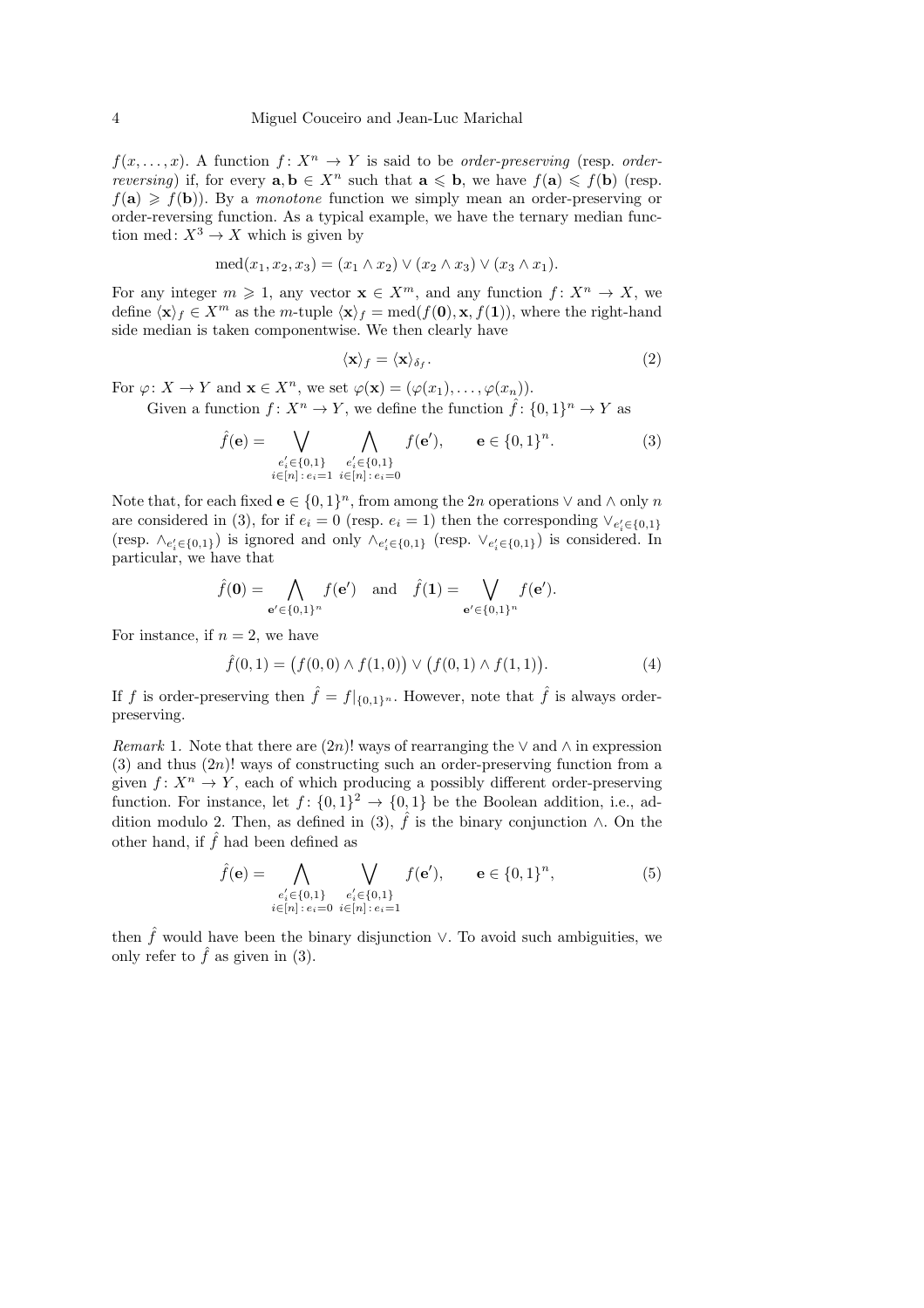## 3. General background on polynomial functions

In this subsection we recall some important results on polynomial functions that will be needed hereinafter. For further background, we refer the reader to [5, 7, 8, 9, 12, 15, 19].

A (lattice) polynomial function on a lattice X is any map  $p: X^n \to X$  which can be obtained as a composition of the lattice operations ∧ and ∨, the projections  $\mathbf{x} \mapsto x_i, i \in [n]$ , and the constant functions  $\mathbf{x} \mapsto c, c \in X$ .

**Fact 1.** Every polynomial function  $p: X^n \to X$  is order-preserving and satisfies  $\delta_p(c) = \langle c \rangle_p$  for every  $c \in X$ . In particular  $\delta_p(c) = c$  for every  $c \in \mathcal{R}_p$ .

Polynomial functions  $p: X^n \to X$  satisfying  $\mathcal{R}_p = X$  are referred to as (*dis*crete) Sugeno integrals. By Fact 1, Sugeno integrals are exactly those polynomial functions  $q: X^n \to X$  satisfying  $q(\mathbf{0}) = 0$  and  $q(\mathbf{1}) = 1$ , and thus every polynomial function  $p: X^n \to X$  is of the form  $p = \langle q \rangle_p$  for a suitable Sugeno integral  $q: X^n \to X$  (see [17]). The following result is due to Goodstein [12].

Proposition 2. Every polynomial function is completely determined by its restriction to  $\{0,1\}^n$ . Moreover, a function  $g: \{0,1\}^n \to X$  can be extended to a polynomial function  $f: X^n \to X$  if and only if it is order-preserving, and in this case the extension is unique.

As observed by Goodstein [12], polynomial functions on bounded distributive lattices have neat normal form representations. To this extent, for each  $I \subseteq [n]$ , let  $e_I$  be the element of  $X^n$  whose *i*th component is 1, if  $i \in I$ , and 0, otherwise. Let  $\alpha_f : 2^{[n]} \to X$  and  $\beta_f : 2^{[n]} \to X$  be the functions defined by  $\alpha_f(I) = f(e_I)$ and  $\beta_f(I) = f(\mathbf{e}_{[n]\setminus I})$ , respectively.

**Proposition 3.** A function  $f: X^n \to X$  is a polynomial function if and only if

$$
f(\mathbf{x}) = \bigvee_{I \subseteq [n]} \left( \alpha_f(I) \wedge \bigwedge_{i \in I} x_i \right) \quad \text{or} \quad f(\mathbf{x}) = \bigwedge_{I \subseteq [n]} \left( \beta_f(I) \vee \bigvee_{i \in I} x_i \right). \tag{6}
$$

The expressions given in  $(6)$  are usually referred to as the *disjunctive normal* form (DNF) representation and the *conjunctive normal form* (CNF) representation, respectively, of the polynomial function f.

In the sequel, we will make use of some characterizations of polynomial functions obtained in [7, 9]. For the sake of self-containment, we recall these results.

- Let  $S \subseteq X$ . A function  $f: X^n \to X$  is said to be
- S-idempotent if  $\delta_f(c) = c$ , for every  $c \in S$ .
- $\wedge_S\text{-}homogeneous$  if  $f(\mathbf{x} \wedge c) = f(\mathbf{x}) \wedge c$  for all  $\mathbf{x} \in X^n$  and  $c \in S$ .
- $\vee_S\text{-}homogeneous$  if  $f(\mathbf{x} \vee c) = f(\mathbf{x}) \vee c$  for all  $\mathbf{x} \in X^n$  and  $c \in S$ .
- $\vee_S$ -homogeneous if  $f(\mathbf{x}) \vee f(\mathbf{x}_k) \vee f(\mathbf{x}_k)$  and  $\mathbf{x} \in \mathcal{S}$ .<br>• median decomposable if  $f(\mathbf{x}) = \text{med}(f(\mathbf{x}_k^0), x_k, f(\mathbf{x}_k^1))$  for all  $\mathbf{x} \in X^n$  and  $k \in [n]$ .

**Theorem 4.** Let  $f: X^n \to X$  be a function. The following conditions are equivalent: (i) f is a polynomial function.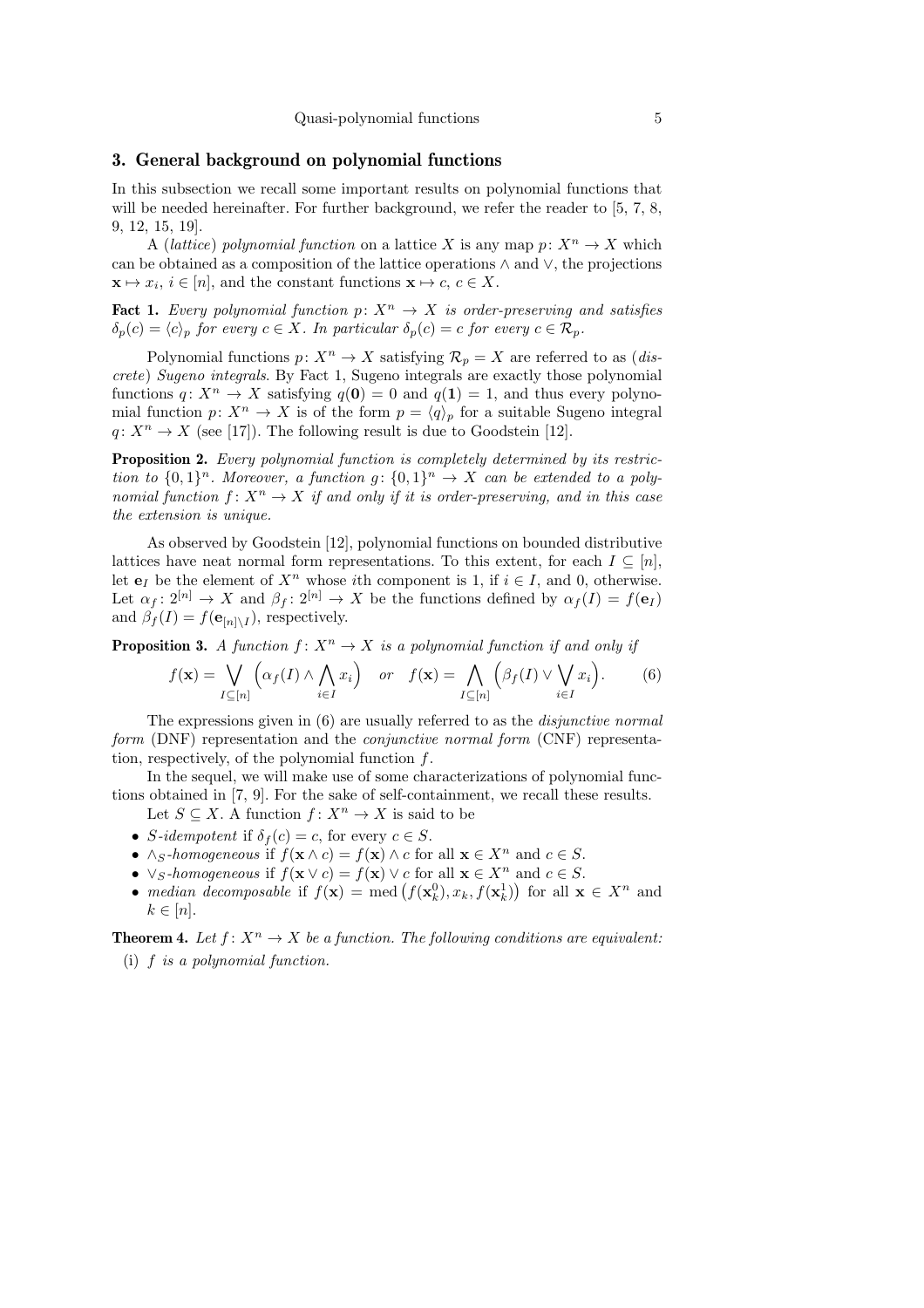#### 6 Miguel Couceiro and Jean-Luc Marichal

- (ii) f is median decomposable.
- (iii) f is order-preserving, and  $\wedge_{\overline{\mathcal{R}}_f}$  and  $\vee_{\overline{\mathcal{R}}_f}$ -homogeneous.

In the case when  $X$  is a chain, Theorem 4 can be drastically refined for the conditions provided only need to be verified on n-tuples of a certain prescribed type (see [8]). Moreover, further characterizations are available, and given in terms of conditions of somewhat different flavor, as the following theorem illustrates.

Let  $\sigma$  be a permutation on [n]. The *standard simplex* of  $X^n$  associated with  $\sigma$  is the subset  $X_{\sigma}^n \subset X^n$  defined by  $X_{\sigma}^n = \{ \mathbf{x} \in X^n : x_{\sigma(1)} \leq x_{\sigma(2)} \leq \cdots \leq x_{\sigma(n)} \}.$ 

**Theorem 5** ([8]). Let X be a bounded chain. A function  $f: X^n \to X$  is a polynomial function if and only if it is  $\overline{\mathcal{R}}_f$ -idempotent, and comonotonic minitive and comonotonic maxitive, that is, for every permutation  $\sigma$  on [n], and every  $\mathbf{x}, \mathbf{x}' \in X^n_{\sigma}$ ,

 $f(\mathbf{x} \wedge \mathbf{x}') = f(\mathbf{x}) \wedge f(\mathbf{x}')$  and  $f(\mathbf{x} \vee \mathbf{x}') = f(\mathbf{x}) \vee f(\mathbf{x}'),$  resp.

# 4. Quasi-polynomial functions and quasi-Sugeno integrals

The notions of polynomial function and Sugeno integral can be naturally extended to functions defined on a bounded distributive lattice  $X$  and valued on a possibly different bounded distributive lattice  $Y$  via the concepts of quasi-polynomial function and quasi-Sugeno integral.

**Definition 6.** We say that a function  $f: X^n \to Y$  is a quasi-polynomial function (resp. a quasi-Sugeno integral) if there exist a polynomial function (resp. a Sugeno integral)  $p: Y^n \to Y$  and a unary function  $\varphi: X \to Y$ , satisfying  $\varphi = \langle \varphi \rangle_{\varphi}$ , such that  $f = p \circ \varphi$ , that is,

$$
f(x_1, \ldots, x_n) = p(\varphi(x_1), \ldots, \varphi(x_n)).
$$
\n<sup>(7)</sup>

Remark 2. The condition  $\varphi = \langle \varphi \rangle_{\varphi}$  in Definition 6 simply ensures that the values of  $\varphi$  are not too scattered with respect to  $\varphi(0)$  and  $\varphi(1)$ . More precisely, the values of  $\varphi$  lie in the interval  $[\varphi(0) \wedge \varphi(1), \varphi(0) \vee \varphi(1)]$ . In the case when  $\varphi$  is monotone, this condition is satisfied since it translates into saying that  $\varphi(0) \leq \varphi(x) \leq \varphi(1)$ or  $\varphi(1) \leq \varphi(x) \leq \varphi(0)$ .

It is easy to see that the functions p and  $\varphi$  in (7) need not be unique. For instance, if f is a constant  $c \in Y$ , then we could choose  $p \equiv c$  and  $\varphi$  arbitrarily, or p idempotent and  $\varphi \equiv c$ . We make use of the following lemma to show that we can always choose  $\delta_f$  for  $\varphi$ .

**Lemma 7.** Every polynomial function  $p: X^n \to X$  satisfies  $p(\mathbf{x}) = p(\langle \mathbf{x} \rangle_p)$ ,  $p(\mathbf{x} \vee \mathbf{z})$  $c) = p(\mathbf{x}) \vee \langle c \rangle_p$ , and  $p(\mathbf{x} \wedge c) = p(\mathbf{x}) \wedge \langle c \rangle_p$  for every  $\mathbf{x} \in X^n$  and every  $c \in X$ .

*Proof.* Since p is  $\vee_{\overline{\mathcal{R}}_p}$ - and  $\wedge_{\overline{\mathcal{R}}_p}$ -homogeneous, we have  $p(\mathbf{x}) = p(\langle \mathbf{x} \rangle_p)$ . We then have  $p(\mathbf{x}) \vee \langle c \rangle_p = p(\langle \mathbf{x} \rangle_p) \vee \langle c \rangle_p = p(\langle \mathbf{x} \vee c \rangle_p) = p(\mathbf{x} \vee c)$ . The last identity can be proved dually.  $\Box$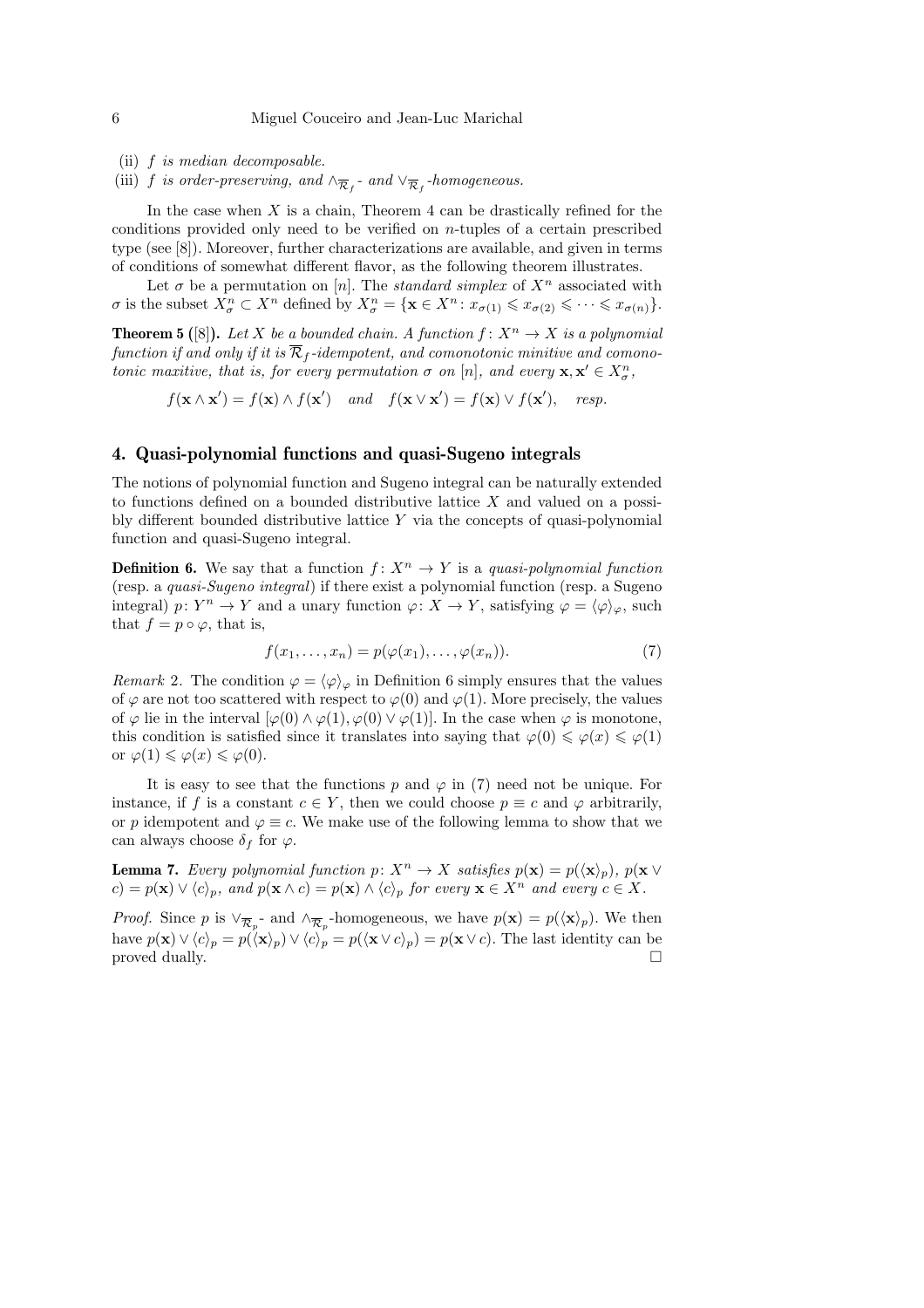**Proposition 8.** Let  $p: Y^n \to Y$  be a polynomial function,  $\varphi: X \to Y$  a unary function, and set  $f = p \circ \varphi$ . Then, we have  $\delta_f = \langle \varphi \rangle_p$  and  $f = p \circ \delta_f$ . In particular, if p is a Sugeno integral, then we have  $\varphi = \delta_f$ .

*Proof.* By Fact 1, we have  $\delta_f = \delta_p \circ \varphi = \langle \varphi \rangle_p$  and hence, by Lemma 7,  $f = p \circ \varphi =$  $p \circ (\varphi)_p = p \circ \delta_f$ . The second part follows immediately.

To explicitly describe all possible factorizations of quasi-polynomial functions into compositions of polynomial functions with unary maps, we shall make use of the following useful tool.

**Lemma 9.** Let  $p: Y^n \to Y$  be a polynomial function,  $\varphi: X \to Y$  a unary function, and set  $f = p \circ \varphi$ . Then  $\langle p(\mathbf{x}) \rangle_f = p(\langle \mathbf{x} \rangle_{\varphi})$  for every  $\mathbf{x} \in Y^n$ . In particular, if  $\varphi = \langle \varphi \rangle_{\varphi}, \text{ then } f = \langle f \rangle_{f}.$ 

*Proof.* For every  $\mathbf{x} \in Y^n$ , we have

$$
\langle p(\mathbf{x}) \rangle_f = \text{med} (f(\mathbf{0}), p(\mathbf{x}), f(\mathbf{1}))
$$
  
\n
$$
= (f(\mathbf{0}) \land f(\mathbf{1})) \lor (p(\mathbf{x}) \land (f(\mathbf{0}) \lor f(\mathbf{1})))
$$
  
\n
$$
= \langle \varphi(0) \land \varphi(1) \rangle_p \lor (p(\mathbf{x}) \land \langle \varphi(0) \lor \varphi(1) \rangle_p) \qquad \text{(by Proposition 8)}
$$
  
\n
$$
= p((\varphi(0) \land \varphi(1)) \lor (\mathbf{x} \land (\varphi(0) \lor \varphi(1))) \qquad \text{(by Lemma 7)}
$$
  
\n
$$
= p((\mathbf{x})_{\varphi}).
$$

In particular, if  $\varphi = \langle \varphi \rangle_{\varphi}$ , then  $\langle f \rangle_f = \langle p \circ \varphi \rangle_f = p \circ \langle \varphi \rangle_{\varphi} = p \circ \varphi = f.$ 

The following proposition provides alternative factorizations of a quasi-polynomial function. Let  $p_f: Y^n \to Y$  be the unique polynomial function extending  $\hat{f}$ (see Proposition 2).

**Proposition 10.** Let  $f: X^n \to Y$  be a quasi-polynomial function,  $p: Y^n \to Y$  a polynomial function, and  $\varphi: X \to Y$  a unary function satisfying  $\varphi = \langle \varphi \rangle_{\varphi}$ . Then we have  $f = p \circ \varphi$  if and only if  $p_f = \langle p \rangle_f$  and  $\delta_f = \langle \varphi \rangle_p$ . In particular, we have  $f = p_f \circ \delta_f$ .

Proof. We first establish the following claim.

**Claim.** If  $f = p \circ \varphi$ , then  $\delta_f = \langle \varphi \rangle_p$ ,  $f = p \circ \delta_f$ , and  $\hat{f} = \langle p \rangle_f |_{\{0,1\}^n}$ .

Proof of the claim. The first two formulas follow immediately from Proposition 8. By Lemma 9, for every  $e \in \{0,1\}^n$ , we have  $\langle p(e) \rangle_f = p(\langle e \rangle_{\varphi})$ , where  $\langle e \rangle_{\varphi}$  is the n-tuple whose ith component is  $\varphi(0) \vee \varphi(1)$ , if  $e_i = 1$ , and  $\varphi(0) \wedge \varphi(1)$ , if  $e_i = 0$ . Since p preserves  $\vee$  and  $\wedge$  componentwise, when expanding  $p(\langle \mathbf{e} \rangle_{\varphi})$  in terms of  $\vee$ and then in terms of  $\wedge$ , we obtain  $\langle p(\mathbf{e})\rangle_f = \hat{f}(\mathbf{e})$ . To illustrate, if  $\mathbf{e} = (0,1)$ , we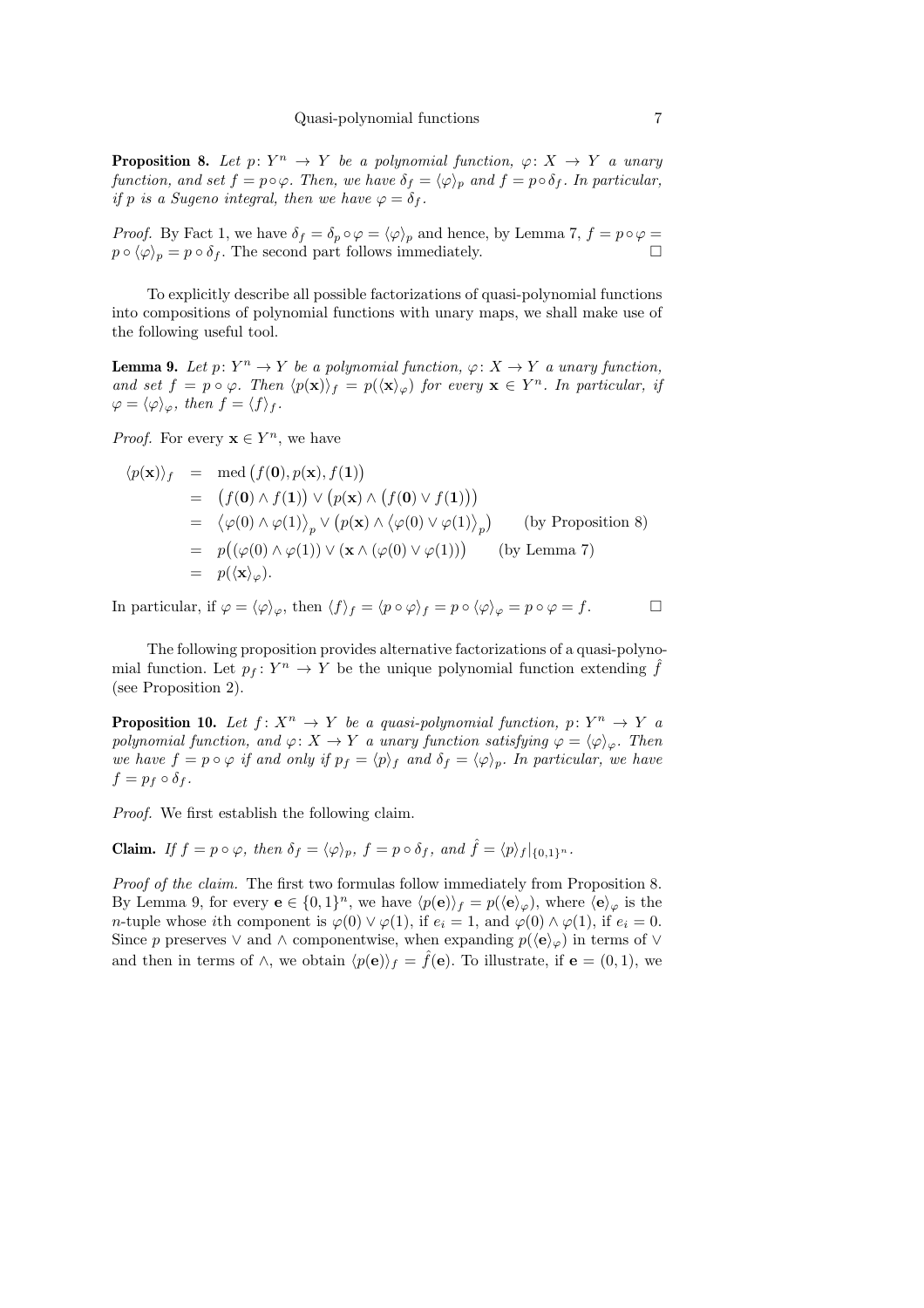have

$$
\langle p(0,1) \rangle_f = p(\varphi(0) \land \varphi(1), \varphi(0) \lor \varphi(1))
$$
  
\n
$$
= p(\varphi(0) \land \varphi(1), \varphi(0)) \lor p(\varphi(0) \land \varphi(1), \varphi(1))
$$
  
\n
$$
= (p(\varphi(0), \varphi(0)) \land p(\varphi(1), \varphi(0))) \lor (p(\varphi(0), \varphi(1)) \land p(\varphi(1), \varphi(1)))
$$
  
\n
$$
= (f(0,0) \land f(1,0)) \lor (f(0,1) \land f(1,1))
$$
  
\n
$$
= \hat{f}(0,1) \qquad \text{(by (4)). } \square
$$

(Necessity) Suppose that  $f = p \circ \varphi$ . By the claim, we have  $\delta_f = {\varphi}_p$  and  $p_f |_{\{0,1\}^n} = \hat{f} = \langle p \rangle_f |_{\{0,1\}^n}$ . This completes the proof since two polynomial functions having the same values on  $\{0,1\}^n$  coincide by Proposition 2.

(Sufficiency) Since  $f$  is a quasi-polynomial function, there exist a polynomial function  $q: Y^n \to Y$  and a unary function  $\psi: X \to Y$ , satisfying  $\psi = \langle \psi \rangle_{\psi}$ , such that  $f = q \circ \psi$ . By the claim, we then have  $\delta_f = \langle \psi \rangle_q$ ,  $f = q \circ \delta_f$ , and

$$
\langle q \rangle_f |_{\{0,1\}^n} = \hat{f} = p_f |_{\{0,1\}^n} = \langle p \rangle_f |_{\{0,1\}^n}, \tag{8}
$$

which, by Proposition 2 and (8), implies that

$$
\langle q \rangle_f = \langle p \rangle_f. \tag{9}
$$

Therefore, we have

$$
p \circ \varphi = p \circ \langle \varphi \rangle_{\varphi}
$$
  
\n
$$
= \langle p \circ \varphi \rangle_{p \circ \varphi}
$$
 (by Lemma 9)  
\n
$$
= \langle p \circ \varphi \rangle_{\delta_{p \circ \varphi}}
$$
 (by (2))  
\n
$$
= \langle p \circ \varphi \rangle_{\langle \varphi \rangle_p}
$$
 (by Proposition 8)  
\n
$$
= \langle p \circ \langle \varphi \rangle_p \rangle_{\langle \varphi \rangle_p}
$$
 (by Lemma 7)  
\n
$$
= \langle p \circ \delta_f \rangle_{\delta_f}
$$
  
\n
$$
= \langle p \circ \delta_f \rangle_f
$$
 (by (2))  
\n
$$
= \langle p \rangle_f \circ \delta_f
$$
 (by definition of  $\langle \cdot \rangle_f$ )  
\n
$$
= \langle q \rangle_f \circ \delta_f
$$
 (by (9))  
\n
$$
= \langle q \circ \delta_f \rangle_f
$$
  
\n
$$
= \langle f \rangle_f
$$
  
\n
$$
= f
$$
 (by Lemma 9).  $\Box$ 

Remark 3. As mentioned in Remark 1, there are several ways of constructing an order-preserving function from a given  $f: X^n \to Y$ , e.g., using an expression in DNF (as in (3)) or using an expression in CNF (as in (5)). Even though, in general, different constructions may lead to different order-preserving functions (as in the case of the Boolean sum), by the claim it follows that, if  $f$  is a quasi-polynomial function, then all possible rearrangements of  $\vee$  and  $\wedge$  produce the same orderpreserving function  $\hat{f}$ . However, the converse statement does not hold, since there are order-preserving functions which do not constitute quasi-polynomial functions.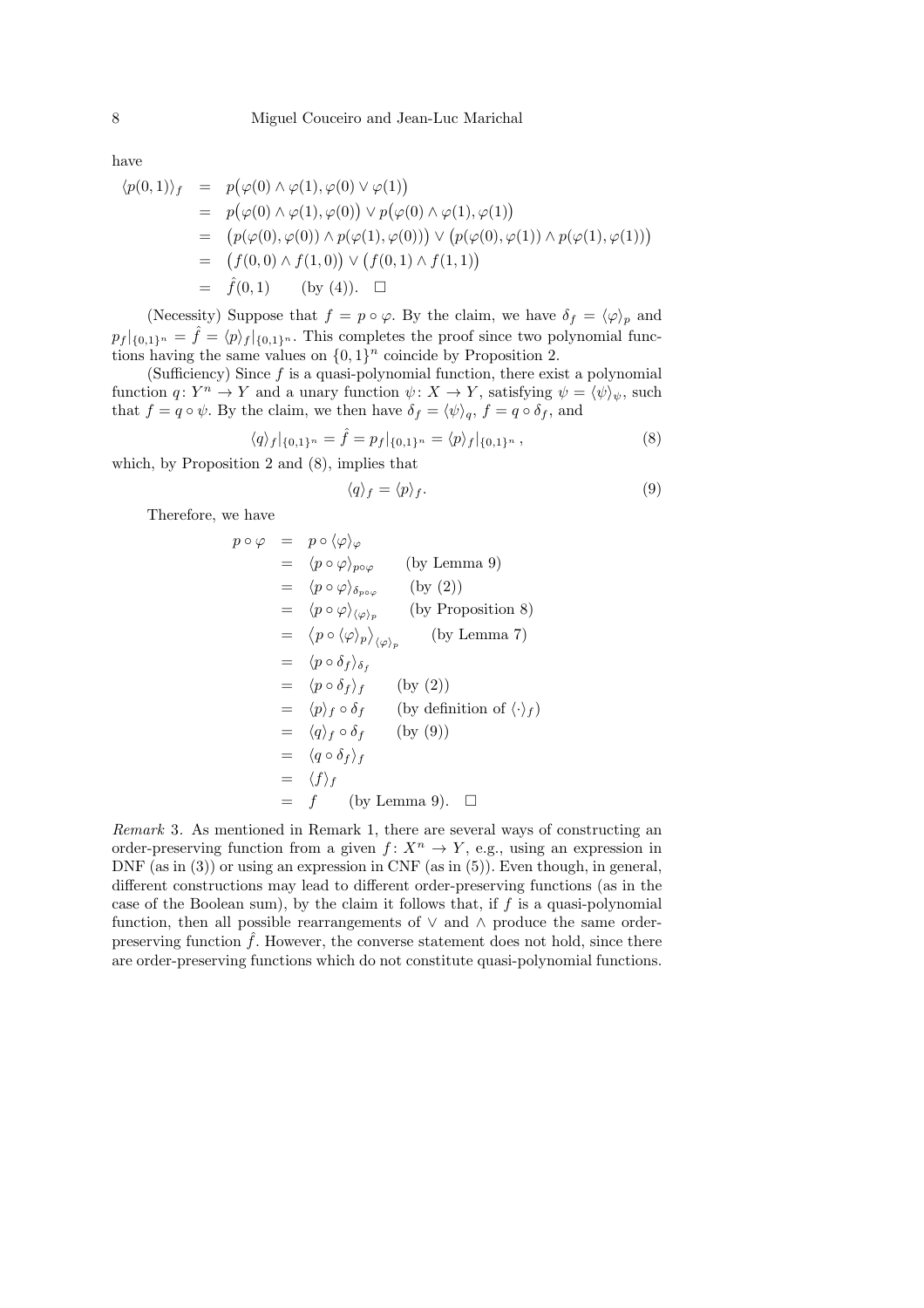Recall that every polynomial function  $p: X^n \to X$  can be represented as  $\langle q \rangle_p$ for some Sugeno integral  $q: X^n \to X$ . Using this fact, we obtain the following result.

**Proposition 11.** A function  $f: X^n \to Y$  is a quasi-polynomial function if and only if it is a quasi-Sugeno integral.

Proof. Since Sugeno integrals are polynomial functions, it follows that every quasi-Sugeno integral is a quasi-polynomial function. For the converse, let  $f: X^n \to Y$ be a quasi-polynomial function as described in (7). Let  $q: Y^n \to Y$  be a Sugeno integral such that  $p = \langle q \rangle_p$ . Since q is ∧y- and ∨y-homogeneous (see Theorem 4), we have  $q \circ \langle \varphi \rangle_p = \langle q \circ \varphi \rangle_p = \langle q \rangle_p \circ \varphi = p \circ \varphi = f$ , which shows that f is a quasi-Sugeno integral. ¤

Remark 4. Proposition 11 shows that monotone quasi-polynomial functions are of interest in the ordinal settings of decision making since they coincide with monotone quasi-Sugeno integrals, which were characterized as overall preference functionals for instance in decision under uncertainty; see [11].

We now consider a number of characterizations of the class of quasi-polynomial functions. These characterizations are inspired from those obtained by the authors [6] in the special case when  $X = Y$  is a bounded chain.

We say that a function  $f: X^n \to Y$  is quasi-median decomposable if, for every  $\mathbf{x} \in X^n$  and every  $k \in [n]$ , we have

$$
f(\mathbf{x}) = \text{med}\left(f(\mathbf{x}_k^0), \delta_f(x_k), f(\mathbf{x}_k^1)\right). \tag{10}
$$

Note that every unary function  $\varphi: X \to Y$  satisfying  $\varphi = \langle \varphi \rangle_{\varphi}$  (in particular, every monotone unary function) is quasi-median decomposable. The following theorem provides a characterization for quasi-polynomial functions in terms of quasi-median decomposition.

**Theorem 12.** A function  $f: X^n \to Y$  is a quasi-polynomial function if and only if it is quasi-median decomposable.

Proof. To verify that the condition is sufficient, just observe that applying (10) repeatedly to each variable of  $f$  we can straightforwardly obtain a representation of f as  $f = p \circ \delta_f$  for some polynomial function p. Moreover, we have  $\delta_f = \langle \delta_f \rangle_{\delta_f}$ .

Conversely, suppose that  $f: X^n \to Y$  is a quasi-polynomial function. By Proposition 8 and Lemma 9, we have  $f = \langle f \rangle_f$  and there exists a polynomial function  $p: Y^n \to Y$  such that  $f = p \circ \delta_f$ . By Theorem 4, for every  $\mathbf{x} \in X^n$  and every  $k \in [n]$ , we have

$$
f(\mathbf{x}) = \langle f(\mathbf{x}) \rangle_f = \langle \text{ med } (p(\delta_f(\mathbf{x})_k^0), \delta_f(x_k), p(\delta_f(\mathbf{x})_k^1)) \rangle_f,
$$

that is, since med and  $\langle \cdot \rangle_f$  commute,

$$
f(\mathbf{x}) = \text{med}\left(\langle p(\delta_f(\mathbf{x})_k^0) \rangle_f, \delta_f(x_k), \langle p(\delta_f(\mathbf{x})_k^1) \rangle_f\right).
$$
 (11)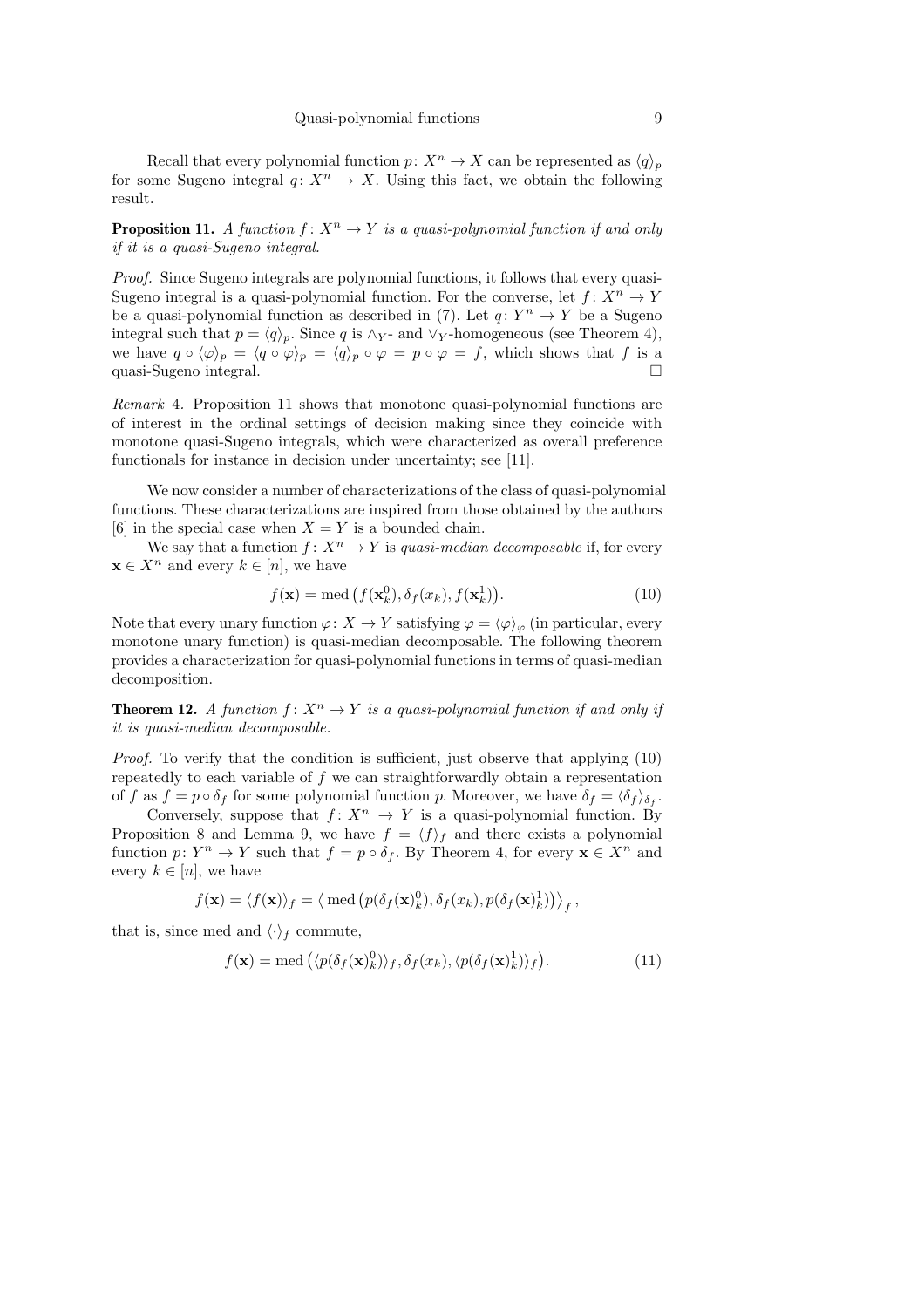However, by using Lemma 9 twice, we obtain

$$
\langle p(\delta_f(\mathbf{x})_k^0) \rangle_f = p(\langle \delta_f(\mathbf{x})_k^0 \rangle_{\delta_f}) = p(\langle \delta_f(\mathbf{x})_k^{\delta_f(0) \wedge \delta_f(1)} \rangle_{\delta_f})
$$
  
=  $\langle p(\delta_f(\mathbf{x})_k^{\delta_f(0) \wedge \delta_f(1)}) \rangle_f$ 

and, since p preserves  $\vee$  and  $\wedge$  componentwise, we also have

$$
\langle p(\delta_f(\mathbf{x})_k^0) \rangle_f = \langle f(\mathbf{x}_k^0) \wedge f(\mathbf{x}_k^1) \rangle_f = f(\mathbf{x}_k^0) \wedge f(\mathbf{x}_k^1).
$$

Similarly, we have  $\langle p(\delta_f(\mathbf{x})_k^1) \rangle_f = f(\mathbf{x}_k^0) \vee f(\mathbf{x}_k^1)$ . Combining this with (11), we see that  $f$  is quasi-median decomposable.  $\Box$ 

We say that a function  $f: X^n \to Y$  is quasi-∨-homogeneous (resp. quasi-∧*homogeneous*) if for every  $\mathbf{x} \in X^n$  and  $c \in X$ , we have

$$
f(\mathbf{x} \vee c) = f(\mathbf{x}) \vee \delta_f(c)
$$
 (resp.  $f(\mathbf{x} \wedge c) = f(\mathbf{x}) \wedge \delta_f(c)$ ).

Note that, for every quasi-∨-homogeneous (resp. quasi-∧-homogeneous) function  $f: X^n \to Y$ , the diagonal section  $\delta_f$  preserves  $\vee$  (resp.  $\wedge$ ).

A function  $f: X^n \to Y$  is said to be *horizontally* ∧-*decomposable* (resp. horizontally  $\vee$ -decomposable) if for every  $\mathbf{x} \in X^n$  and  $c \in X$ , we have

$$
f(\mathbf{x}) = f(\mathbf{x} \vee c) \wedge f([\mathbf{x}]^c) \qquad (\text{resp. } f(\mathbf{x}) = f(\mathbf{x} \wedge c) \vee f([\mathbf{x}]_c)).
$$

By considering functions  $f: X^n \to Y$  whose diagonal section  $\delta_f$  is a lattice homomorphism (i.e.,  $\delta_f$  preserves both  $\vee$  and  $\wedge$ ), we can further extend some of the characterizations presented in [6] to the present setting. Note that any of these preservation conditions immediately ensures the order-preservation of  $\delta_f$ , in which case, by Fact 1 and Proposition 8, if  $f$  is a quasi-polynomial function, then it is necessarily order-preserving.

**Theorem 13.** Let  $f: X^n \to Y$  be an order-preserving function whose diagonal section  $\delta_f$  is a lattice homomorphism. The following are equivalent:

- $(i)$  f is a quasi-polynomial function.
- (ii) f is quasi-∧-homogeneous and quasi-∨-homogeneous.
- (iii) f is quasi-∧-homogeneous and horizontally  $\vee$ -decomposable.
- $(iv)$  f is horizontally ∧-decomposable and quasi- $\vee$ -homogeneous.

*Proof.* We show that  $(i) \Rightarrow (ii) \Rightarrow (iii) \Rightarrow (i)$ . The equivalence  $(i) \Leftrightarrow (iv)$  follows dually.

So suppose that  $f: X^n \to Y$  is a quasi-polynomial function whose diagonal section  $\delta_f$  is a lattice homomorphism. By Propositions 8 and 11, we may assume that  $f = p \circ \delta_f$  for some Sugeno integral  $p: Y^n \to Y$ . Since p is ∧y-homogeneous, we have for every  $c \in X$ ,

$$
f(\mathbf{x} \wedge c) = p(\delta_f(\mathbf{x} \wedge c)) = p(\delta_f(\mathbf{x}) \wedge \delta_f(c)) = p(\delta_f(\mathbf{x})) \wedge \delta_f(c)
$$
  
=  $f(\mathbf{x}) \wedge \delta_f(c)$ ,

which shows that f is quasi-∧-homogeneous. Dually, it can be shown that f is quasi-∨-homogeneous.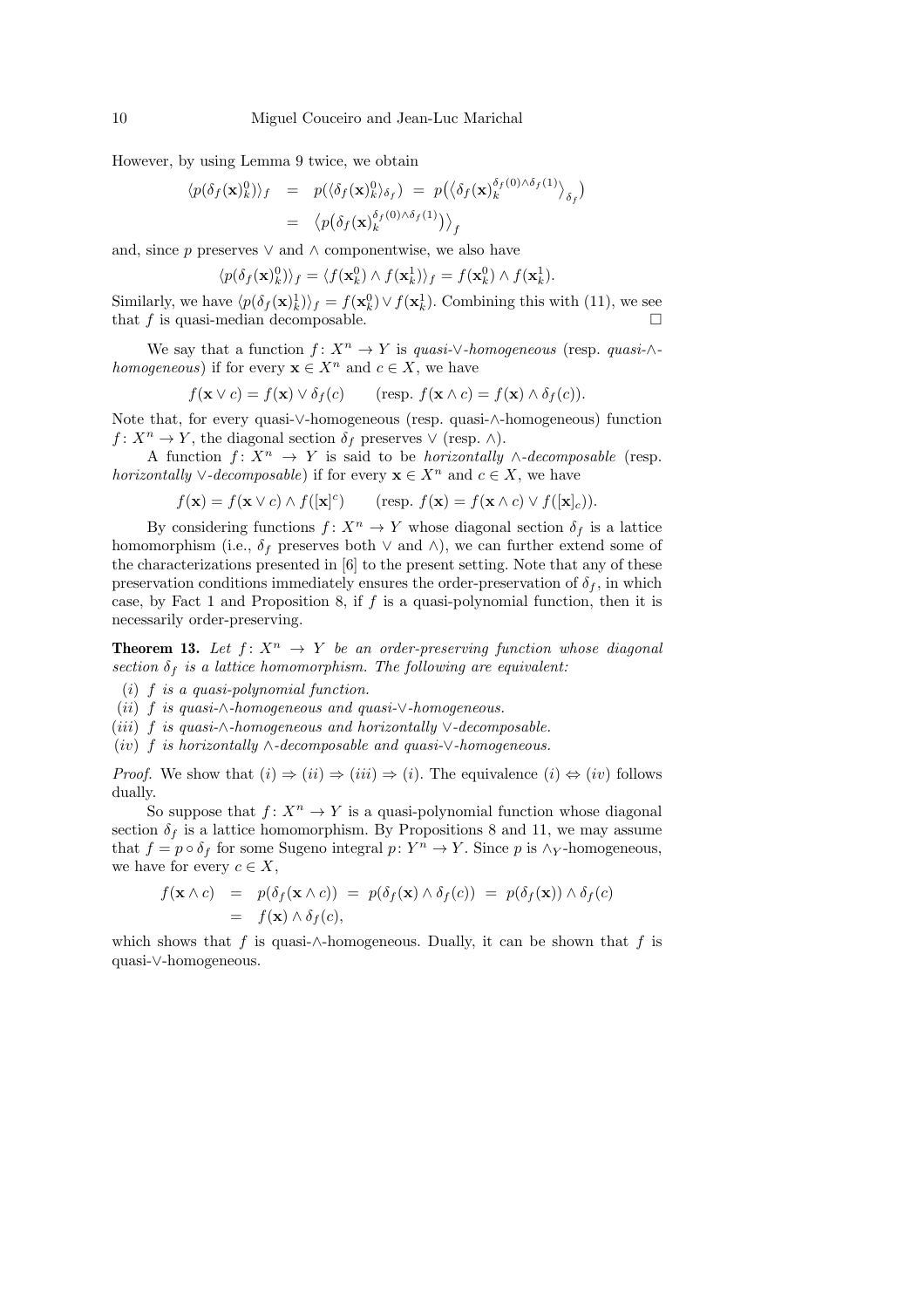To see that  $(ii) \Rightarrow (iii)$ , suppose that  $f: X^n \to Y$  satisfies  $(ii)$ . Since f is order-preserving, for every  $c \in X$ , we have

$$
f(\mathbf{x} \wedge c) \vee f([\mathbf{x}]_c) = (f(\mathbf{x}) \wedge \delta_f(c)) \vee f([\mathbf{x}]_c) = f(\mathbf{x}) \wedge (\delta_f(c) \vee f([\mathbf{x}]_c))
$$
  
=  $f(\mathbf{x}) \wedge f([\mathbf{x}]_c \vee c) = f(\mathbf{x}),$ 

thus showing that *(iii)* holds.

To show that  $(iii) \Rightarrow (i)$ , by Theorem 12, it is enough to show that  $(iii)$ implies that f is quasi-median decomposable. Let  $\mathbf{x} \in X^n$  and take  $k \in [n]$ . Since f is horizontally ∨-decomposable, we have

$$
f(\mathbf{x}) = f(\mathbf{x} \wedge x_k) \vee f([\mathbf{x}]_{x_k}).
$$

By quasi-∧-homogeneity, we have

$$
f(\mathbf{x} \wedge x_k) = f(\mathbf{x}_k^1 \wedge x_k) = f(\mathbf{x}_k^1) \wedge \delta_f(x_k)
$$

and by the definition of  $[\mathbf{x}]_{x_k}$ , we have  $f([\mathbf{x}]_{x_k}) \leqslant f(\mathbf{x}_k^0)$ . Thus,

$$
f(\mathbf{x}) = (f(\mathbf{x}_k^0) \vee f(\mathbf{x})) \wedge f(\mathbf{x}_k^1) = (f(\mathbf{x}_k^0) \vee (f(\mathbf{x}_k^1) \wedge \delta_f(x_k))) \wedge f(\mathbf{x}_k^1)
$$
  
=  $f(\mathbf{x}_k^0) \vee (f(\mathbf{x}_k^1) \wedge \delta_f(x_k)) = \text{med } (f(\mathbf{x}_k^0), \delta_f(x_k), f(\mathbf{x}_k^1)),$ 

which completes the proof of the theorem.  $\Box$ 

Let Y be a bounded chain. We say that a function  $f: X^n \to Y$  is quasicomonotonic minitive (resp. quasi-comonotonic maxitive) if for every permutation  $\sigma$  on [n] and every  $\mathbf{x}, \mathbf{x}' \in X^n$  such that  $\delta_f(\mathbf{x}), \delta_f(\mathbf{x}') \in Y^n_{\sigma}$ , we have

$$
f(\mathbf{x} \wedge \mathbf{x}') = f(\mathbf{x}) \wedge f(\mathbf{x}') \quad \text{(resp. } f(\mathbf{x} \vee \mathbf{x}') = f(\mathbf{x}) \vee f(\mathbf{x}')).
$$

By Theorem 5, it follows that every quasi-polynomial function whose diagonal section  $\delta_f$  is a lattice homomorphism is quasi-comonotonic minitive and maxitive. Moreover, it is easy to verify that if a function is quasi-comonotonic minitive (resp. quasi-comonotonic maxitive), then it is quasi-∧-homogeneous (resp. quasi-∨-homogeneous). Thus, using Theorem 13  $(ii)$ , we obtain the following characterization of quasi-polynomial functions valued on bounded chains.

**Theorem 14.** Let  $X$  be a bounded distributive lattice,  $Y$  a bounded chain, and  $f: X^n \to Y$  an order-preserving function whose diagonal section  $\delta_f$  is a lattice homomorphism. Then f is a quasi-polynomial function if and only if it is quasicomonotonic minitive and quasi-comonotonic maxitive.

Remark 5. Theorems 12, 13, and 14 extend to the present setting some results obtained in [6] when  $X = Y$  is a bounded chain. Order-preserving quasi-polynomial functions are also characterized in the latter case by order-preservation and horizontally  $\wedge$ - and  $\vee$ -decompositions (see [6, Theorem 11]). It remains open whether this result still holds in the present general setting.

We now use Theorem 13 to derive further characterizations of the class of polynomial functions. We first recall the following lemma given in [9].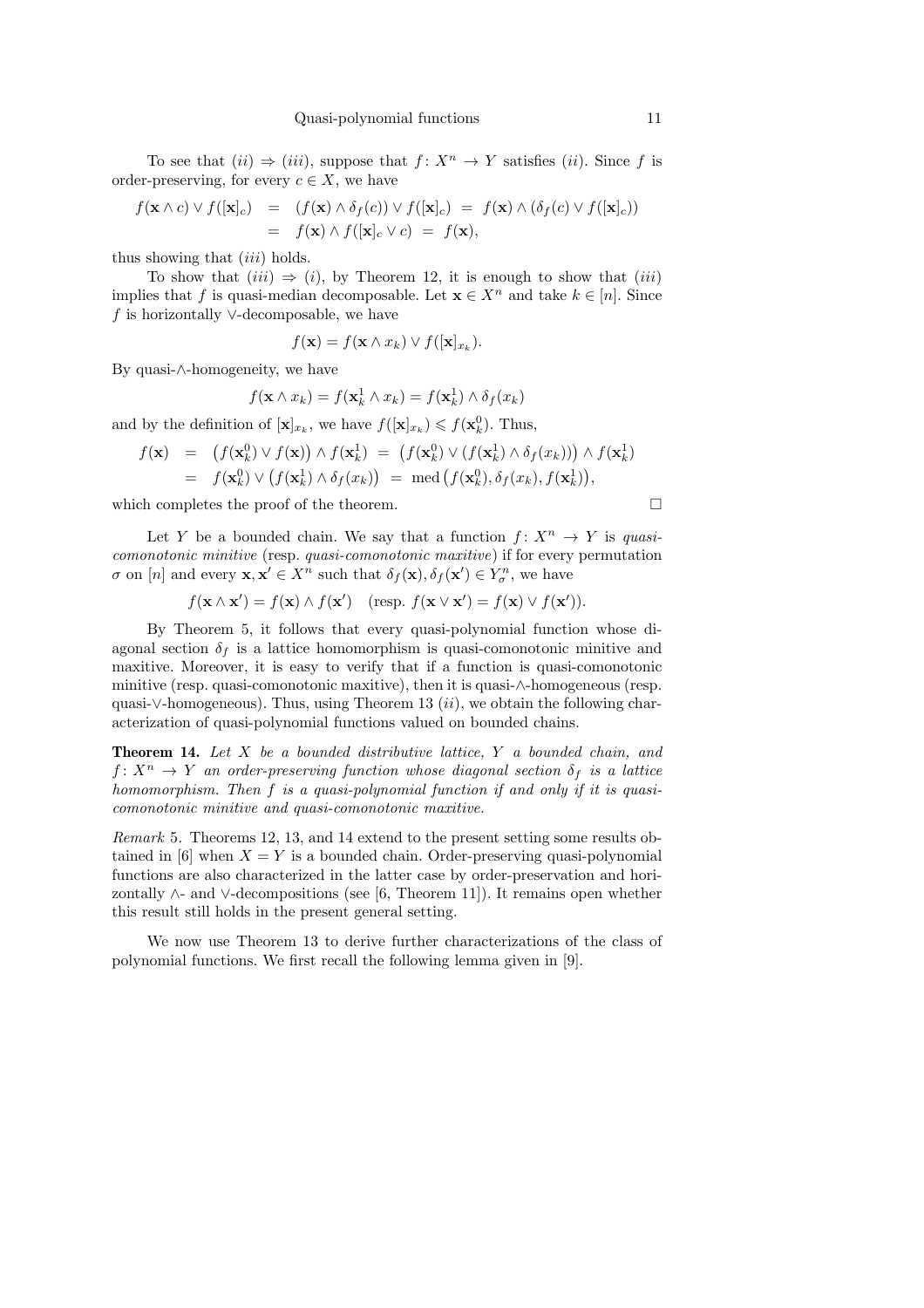**Lemma 15.** A unary function  $f: X \to X$  is a polynomial function if and only if f is a solution of the equation  $f \circ f = f$ , is a lattice homomorphism, and has a convex range.

The following proposition provides conditions under which a quasi-polynomial function is a polynomial function.

**Proposition 16.** Let  $f: X^n \to X$  be a quasi-polynomial function. Then f is a polynomial function if and only if it is  $\mathcal{R}_f$ -idempotent and  $\delta_f$  is a lattice homomorphism with a convex range.

*Proof.* The necessity is straightforward (see [9]). Let us prove the sufficiency. Since f is  $\mathcal{R}_f$ -idempotent, we have  $\delta_f \circ \delta_f = \delta_f$  and, by Lemma 15,  $\delta_f$  is a polynomial function. Since  $f$  is a quasi-polynomial function, by Proposition 8,  $f$  is a polynomial function.  $\Box$ 

By combining Theorem 13 with Proposition 16, we obtain the following characterizations of the class of polynomial functions.

**Corollary 17.** Let  $f: X^n \to X$  be an order-preserving and  $\mathcal{R}_f$ -idempotent function whose diagonal section  $\delta_f$  is a lattice homomorphism with a convex range. The following are equivalent:

- (i) f is a polynomial function.
- (ii) f is quasi-∧-homogeneous and quasi-∨-homogeneous.
- (iii) f is quasi-∧-homogeneous and horizontally  $\vee$ -decomposable.
- $(iv)$  f is horizontally ∧-decomposable and quasi- $\vee$ -homogeneous.

## 5. Transformed polynomial functions and Sugeno integrals

We have defined quasi-polynomial functions by considering polynomial functions whose variables are first transformed by a certain unary function. Instead of transforming the variables, we could transform the polynomial function itself. This leads to the following definition.

**Definition 18.** We say that a function  $f: X^n \to Y$  is a transformed polynomial function (resp. a transformed Sugeno integral) if there exist a polynomial function (resp. a Sugeno integral)  $p: X^n \to X$  and a function  $\psi: X \to Y$  such that  $f = \psi \circ p$ , that is,

$$
f(x_1, \ldots, x_n) = \psi(p(x_1, \ldots, x_n)).
$$
\n<sup>(12)</sup>

The functions  $\psi$  and p in (12) need not be unique. For instance, if f is a constant  $c \in Y$ , then we could choose  $\psi \equiv c$  and p arbitrarily. However, if  $c \in X$ , then we could as well choose  $p \equiv c$  and  $\psi$  arbitrarily except  $\psi(c) = c$ . The following result shows that we can always choose  $\delta_f$  for  $\psi$ .

**Proposition 19.** Let  $f: X^n \to Y$  be a transformed polynomial function as described in (12). Then, we have  $f = \delta_f \circ p$ . In particular, if p is a Sugeno integral, then we have  $\psi = \delta_f$ .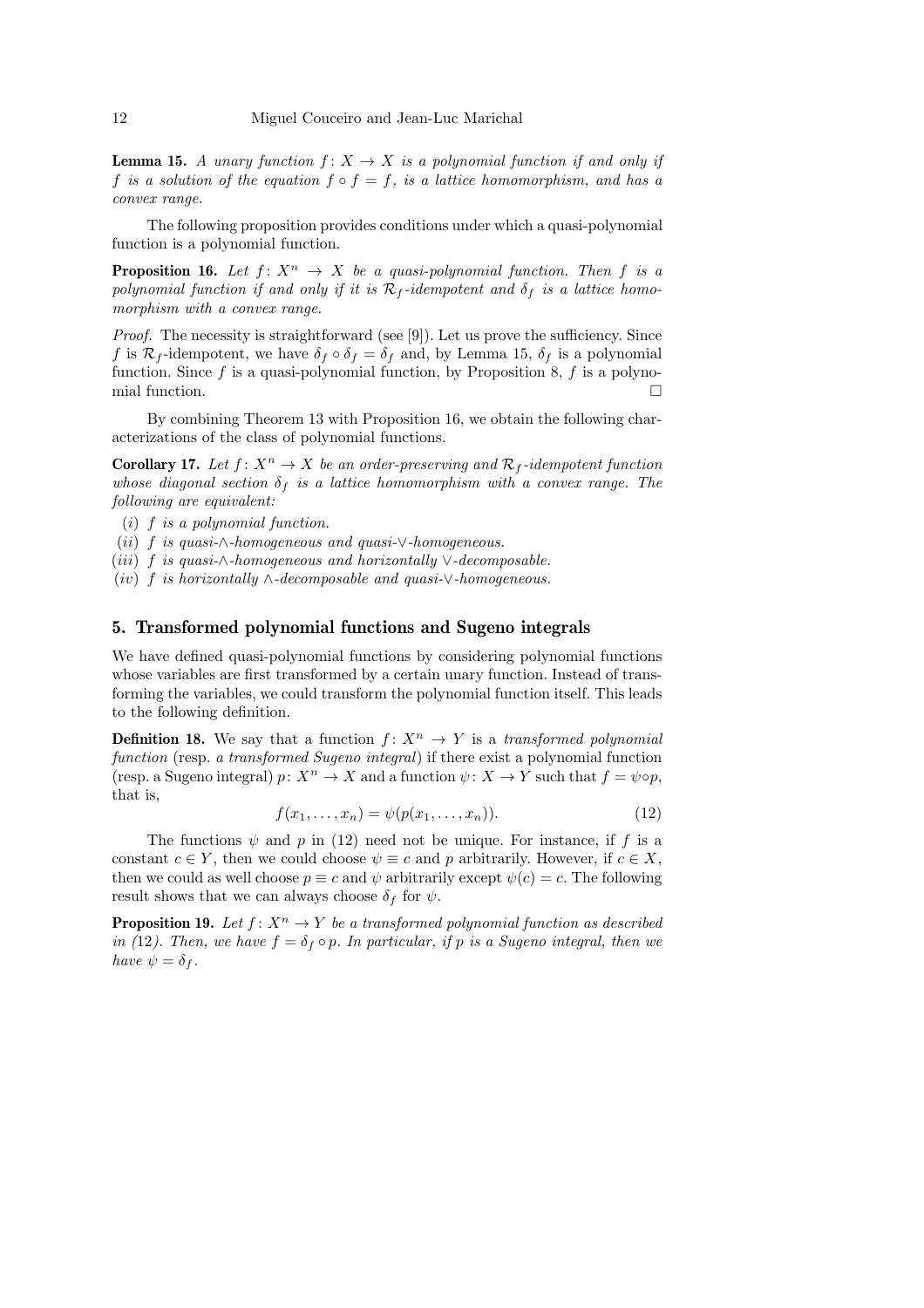*Proof.* Since any polynomial function  $p: X^n \to X$  is  $\mathcal{R}_p$ -idempotent, we have  $\delta_f \circ p = \psi \circ \delta_p \circ p = \psi \circ p = f$ . The second part follows immediately since then  $\delta_p = id_X$  is the identity function on X.

We also have the following result, which is the counterpart of Proposition 11.

**Proposition 20.** A function  $f: X^n \to Y$  is a transformed polynomial function if and only if it is a transformed Sugeno integral.

Proof. Clearly, any transformed Sugeno integral is a transformed polynomial function. Conversely, let  $f: X^n \to Y$  be a transformed polynomial function as described in (12). Let  $q: X^n \to X$  be a Sugeno integral such that  $p = \langle q \rangle_p = \delta_p \circ q$ (cf. Fact 1). It follows that  $f = \psi \circ p = \psi \circ \delta_p \circ q = \delta_f \circ q$  is a transformed Sugeno integral.  $\square$ 

Denote the domain of a function f by  $\mathcal{D}_f$ . Recall that a function h is a right-inverse [1, p. 25] of a function f if  $\mathcal{D}_h = \mathcal{R}_f$ ,  $\mathcal{R}_h \subseteq \mathcal{D}_f$ , and  $f \circ h =$  $id_{\mathcal{R}_f}$ . It can be shown that the statement "every function has at least one rightinverse" is equivalent to the axiom of choice. Even though, in general, we have to appeal to the axiom of choice in order to ensure the existence of right-inverses, this requirement is not necessary in many concrete situations, for instance, when dealing with monotone functions over the real numbers.

We say that f is quasi-idempotent if  $\mathcal{R}_{\delta_f} = \mathcal{R}_f$ . The terminology "quasiidempotent" is justified by the following result (see [18] for the real case).

**Proposition 21.** Let  $f: X^n \to Y$  be a function. Under the axiom of choice, f is quasi-idempotent if and only if there is an idempotent function  $g: X^n \to X$  and a function  $\psi \colon \mathcal{R}_g \to Y$  such that  $f = \psi \circ g$ . In this case,  $\psi = \delta_f$ .

*Proof.* Sufficiency is straightforward. We have  $\mathcal{R}_{\delta_f} = \mathcal{R}_{\psi} = \mathcal{R}_{\psi \circ g} = \mathcal{R}_f$ . For the necessity we observe that, if  $h: \mathcal{R}_{\delta_f} \to X$  is a right-inverse of  $\delta_f$ , then the function  $g: X^n \to X$ , defined by  $g(\mathbf{x}) = x_1$  if  $x_1 = \cdots = x_n$  and  $g(\mathbf{x}) = (h \circ f)(\mathbf{x})$  otherwise, is idempotent and satisfies  $f = \delta_f \circ g$ .

The following theorem yields a characterization of transformed polynomial functions whose diagonal sections are lattice homomorphisms. These functions are clearly order-preserving by Fact 1 and Proposition 19.

**Theorem 22.** Let  $f: X^n \to Y$  be a function and assume that  $\delta_f$  is a lattice homomorphism. Then, under the axiom of choice, f is a transformed polynomial function if and only if it is a quasi-idempotent quasi-polynomial function.

*Proof.* Suppose  $f: X^n \to Y$  is a quasi-idempotent quasi-polynomial function. Let  $h: \mathcal{R}_{\delta_f} \to X$  be a right-inverse of  $\delta_f$ , i.e.,  $\delta_f \circ h = \mathrm{id}_{\mathcal{R}_{\delta_f}}$ , and define  $\psi = \delta_f$  and  $p = p_{h \circ f}$ , where  $p_{h \circ f}$  is the unique polynomial function extending  $h \circ f|_{\{0,1\}^n}$  (see Proposition 2), that is,  $\overline{a}$ ´

$$
p_{h\circ f}(\mathbf{x}) = \bigvee_{I \subseteq [n]} \Big( (h \circ f)(\mathbf{e}_I) \wedge \bigwedge_{i \in I} x_i \Big).
$$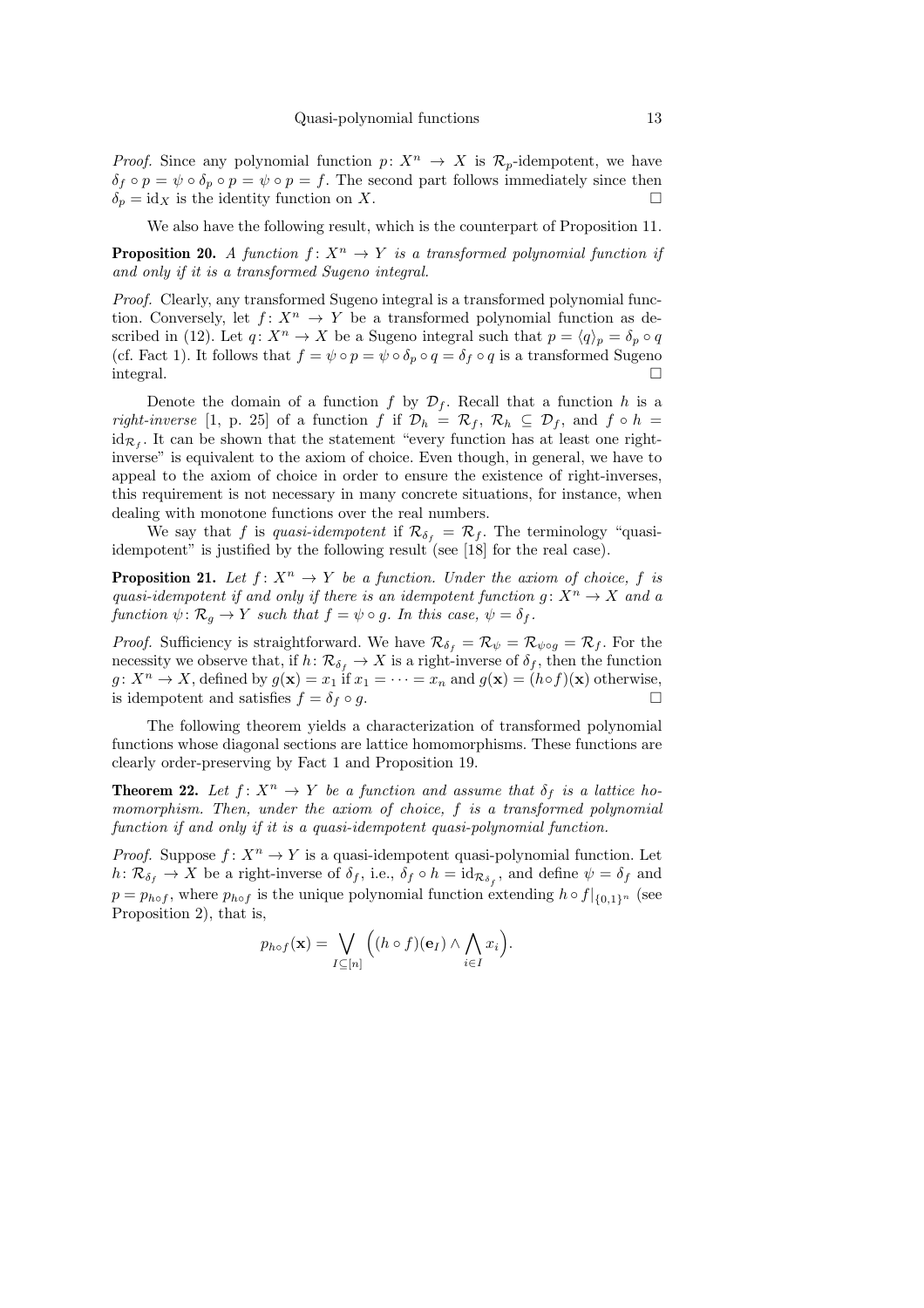Since  $\delta_f$  preserves  $\vee$  and  $\wedge$ , we have  $\psi \circ p = \delta_f \circ p_{h \circ f} = p_f \circ \delta_f = f$ , which shows that  $f$  is a transformed polynomial function.

Conversely, suppose  $f: X^n \to Y$  is a transformed polynomial function. By Propositions 20 and 21, f is quasi-idempotent. Moreover, by Proposition 19, we have  $f = \delta_f \circ p = p_{\delta_f \circ p} \circ \delta_f = p_f \circ \delta_f$ , which shows that f is a quasi-polynomial function.

- Remark 6. (i) We have seen in the proof of Theorem 22 that a transformed polynomial function  $f: X^n \to Y$  whose  $\delta_f$  is a lattice homomorphism satisfies the equations  $f = p_f \circ \delta_f = \delta_f \circ p_{h \circ f}$  for any right-inverse h of  $\delta_f$ . In a sense, the transformation and polynomial function commute since  $p_{h \circ f}$  has just the same ∨-∧ form as  $p_f$ .
- (ii) Quasi-idempotency is necessary in Theorem 22. Indeed, the real quasi-polynomial function  $f: [0,1]^2 \to [0,1]$ , defined by  $f = p \circ \varphi$ , where  $\varphi(x) = 1$  if  $x \in [\frac{1}{2},1]$ and 0 otherwise, and  $p(x_1, x_2) = \text{med}(x_1 \wedge x_2, \frac{1}{2}, x_1 \vee x_2)$ , is not quasiidempotent since  $f(1,0) = f(0,1) = \frac{1}{2} \notin \mathcal{R}_{\delta_f}$ .
- (iii) By combining Theorem 22 with existing characterizations of quasi-polynomial functions (such as those presented in Section 4), we immediately generate characterizations of transformed polynomial functions.

By combining Proposition 16 and Theorem 22, we obtain the following result which yields conditions under which a transformed polynomial function is a polynomial function. Observe that, in Theorem 22, the appeal to the axiom of choice is used only to show that the conditions are sufficient.

**Proposition 23.** Let  $f: X^n \to X$  be a transformed polynomial function. Then f is a polynomial function if and only if it is  $\mathcal{R}_f$ -idempotent and  $\delta_f$  is a lattice homomorphism with a convex range.

# 6. Concluding remarks and future work

In this paper we considered quasi-polynomial functions as mappings defined and valued on, possibly different, bounded distributive lattices, and not necessarily order-preserving. The relevance of this concept in fields such as decision making was made apparent by showing that monotone quasi-polynomial functions coincide exactly with those overall preference functionals which can be factorized into Sugeno integrals applied to a utility function. We provided several axiomatizations for this class of quasi-polynomial functions, which subsume those presented in [6], and explicitly described all possible factorizations of a given quasi-polynomial function as a composition of a polynomial function with a unary map. Moreover, we introduced the notion of transformed polynomial function as a natural counterpart of quasi-polynomial function, and characterized the class of transformed polynomial functions accordingly. As it turned out, under the axiom of choice, those transformed polynomial functions whose diagonal section is a lattice homomorphism constitute a proper subclass of quasi-polynomial functions.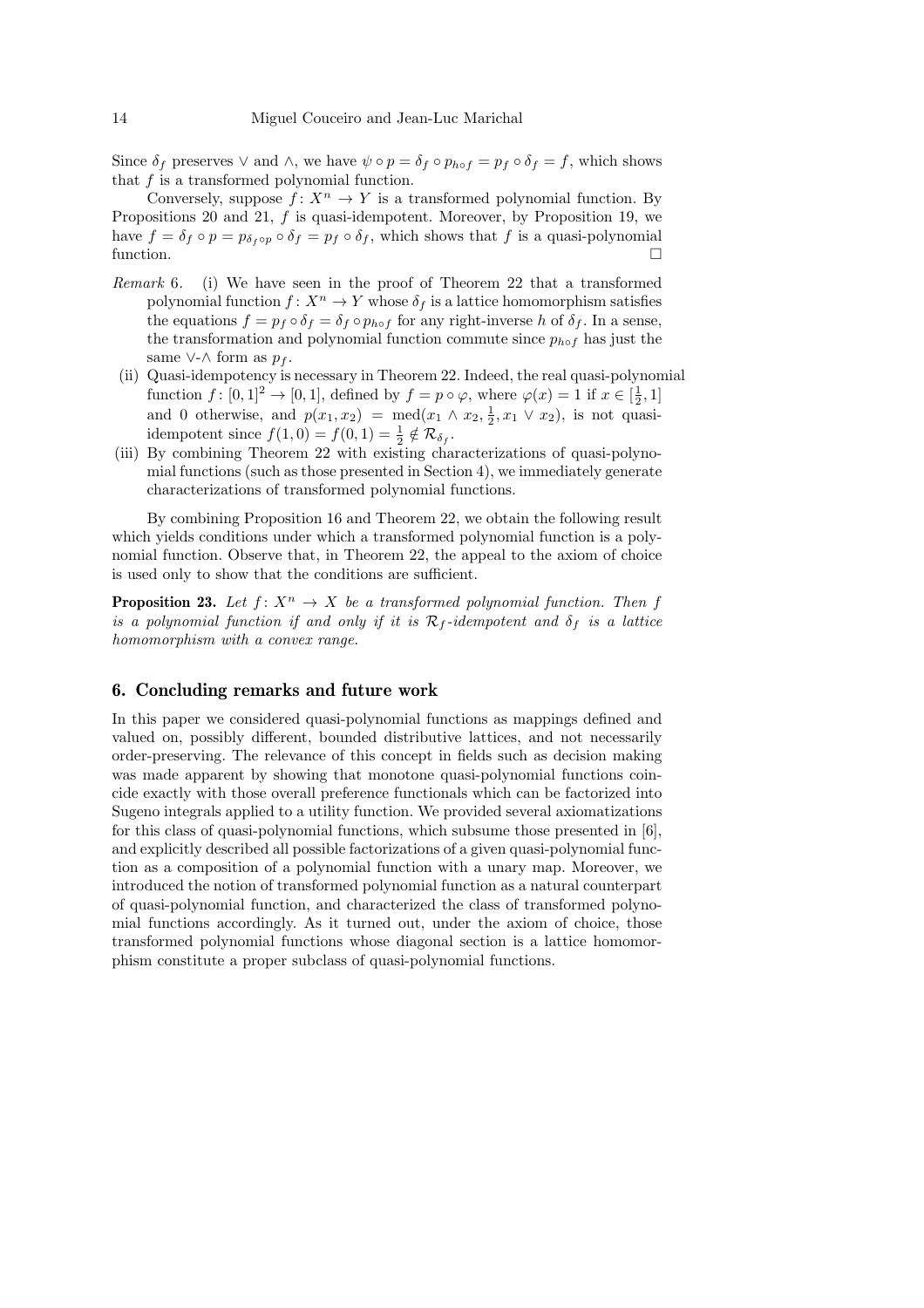Looking at natural extensions to this framework, we are inevitably drawn to consider the multi-sorted setting. More precisely, we are interested in mappings  $f: X_1 \times \cdots \times X_n \to Y$  which can be factorized as a composition

$$
f(x_1,\ldots,x_n)=p(\varphi_1(x_1),\ldots,\varphi_n(x_n))
$$

where  $p: Y^n \to Y$  is a polynomial function, and each  $\varphi_i: X_i \to Y$  is a unary map defined and valued on, possibly different, bounded distributive lattices  $X_i$  and Y. These functions appear naturally within the scope of multicriteria decision making (see for instance Bouyssou et al. [4]), and their axiomatization constitutes a topic of future research.

## References

- [1] C. Alsina, M. J. Frank, and B. Schweizer. Associative functions Triangular norms and copulas. World Scientific Publishing Co. Pte. Ltd., Hackensack, NJ, 2006.
- [2] G. Beliakov, A. Pradera, and T. Calvo. Aggregation Functions: A Guide for Practitioners. Studies in Fuziness and Soft Computing. Springer, Berlin, 2007.
- [3] D. Bouyssou, D. Dubois, H. Prade, and M. Pirlot, editors. Decision-Making Process - Concepts and Methods. ISTE/John Wiley, London, 2009.
- [4] D. Bouyssou, T. Marchant, and M. Pirlot. A conjoint measurement approach to the discrete Sugeno integral. In The Mathematics of Preference, Choice and Order, pages 85–109. Springer-Verlag, Berlin, 2009.
- [5] S. Burris and H. P. Sankappanavar. A course in universal algebra, volume 78 of Graduate Texts in Mathematics. Springer-Verlag, New York, 1981.
- [6] M. Couceiro and J.-L. Marichal. Axiomatizations of quasi-polynomial functions on bounded chains. Aeq. Math., 78(1-2):195–213, 2009.
- [7] M. Couceiro and J.-L. Marichal. Characterizations of discrete Sugeno integrals as polynomial functions over distributive lattices. Fuzzy Sets and Systems, 161(5):694– 707, 2010.
- [8] M. Couceiro and J.-L. Marichal. Representations and characterizations of polynomial functions on chains. J. Mult.-Valued Logic Soft Comput., 16(1-2):65–86, 2010.
- [9] M. Couceiro and J.-L. Marichal. Polynomial functions over bounded distributive lattices. J. Mult.-Valued Logic Soft Comput. In press.
- [10] D. Dubois, H. Fargier, H. Prade, and R. Sabbadin. A survey of qualitative decision rules under uncertainty. In Decision-Making Process - Concepts and Methods, pages 435–473. ISTE/John Wiley, London, 2009.
- [11] D. Dubois, J.-L. Marichal, H. Prade, M. Roubens, and R. Sabbadin. The use of the discrete Sugeno integral in decision-making: a survey. Internat. J. Uncertain. Fuzziness Knowledge-Based Systems, 9(5):539–561, 2001.
- [12] R. L. Goodstein. The solution of equations in a lattice. Proc. Roy. Soc. Edinburgh Sect. A, 67:231–242, 1965/1967.
- [13] M. Grabisch, J.-L. Marichal, R. Mesiar, and E. Pap. Aggregation functions. Encyclopedia of Mathematics and its Applications 127. Cambridge University Press, Cambridge, UK, 2009.